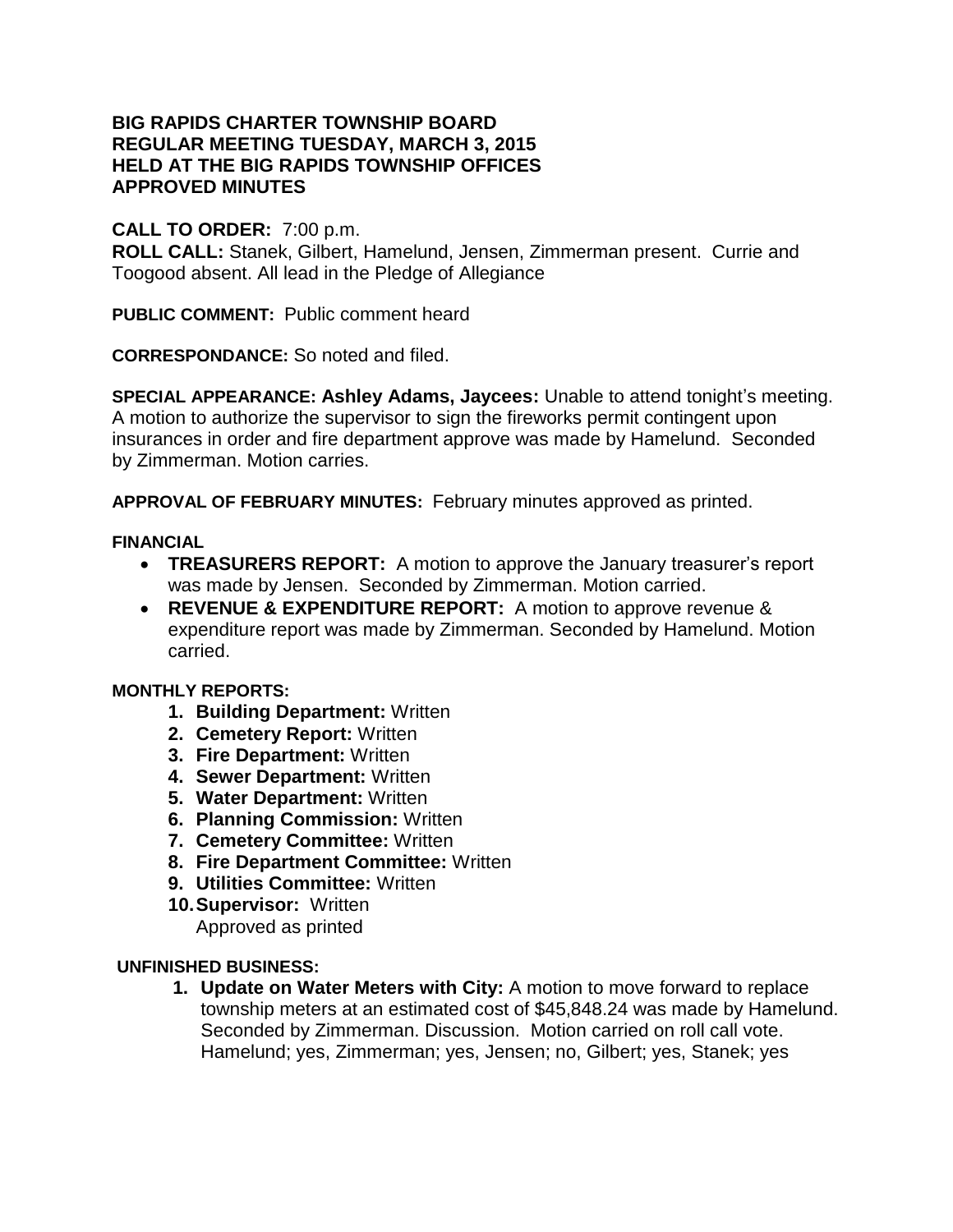#### **NEW BUSINESS:**

- **1. Brine Contract for 2015:** A motion to accept the 2015 brining contact from the Mecosta County Road Commission with one additional application at a cost of \$1900.00 was made by Hamelund. Seconded by Jensen. Motion carried unanimously on roll call vote.
- **2. Resolution for Sewer Rate Increase:** A motion to postpone was made by Jensen. Motion dies due to lack of a second. A motion to accept Resolution Number 2015-01 increasing sewer rates was made by Hamelund. Seconded by Zimmerman. Motion carried on roll call vote. Hamelund; yes, Zimmerman; yes, Jensen; no, Gilbert; yes, Stanek; yes.

### **BIG RAPIDS CHARTER TOWNSHIP A RESOLUTION TO INCREASE SEWER RATES RESOLUTION NUMBER 2015-01**

**WHEREAS**, the Township Sewer Ordinance No. 28 as amended by Ordinance No. 4-08 provides that the Township Board shall establish by Resolution from time to time varies rates and charges for use of the Big Rapids Township Sewer System.

#### **NOW, THEREFORE, BE IT RESOLVED AS FOLLOWS:**

- 1. Effective March 1, 2015 and thereafter the base rate charge will be \$8.00 per REU(1000 gallons of metered water use).
- 2. Effective March 1, 2015 and thereafter the commodity charge for the city portion will be \$4.96 per REU or the amount agreed upon through the current user charge agreement.
- 3. Effective March 1, 2015 and thereafter the commodity charge for the township portion will be \$3.76 per REU.
- 4. Effective March 1, 2015 and thereafter the customers billed on a flat rate will be charged \$32.75 per month.

The foregoing resolution was offered by Hamelund and supported by Zimmerman. Ayes: 4 Nays: 1 Abstain: Absent: 2

RESOLUTION DECLARED ADOPTED.

STATE OF MICHIGAN ) ) SS COUNTY OF MECOSTA )

Sherri Gilbert, Township Clerk

\_\_\_\_\_\_\_\_\_\_\_\_\_\_\_\_\_\_\_\_\_\_\_\_\_\_\_\_\_\_